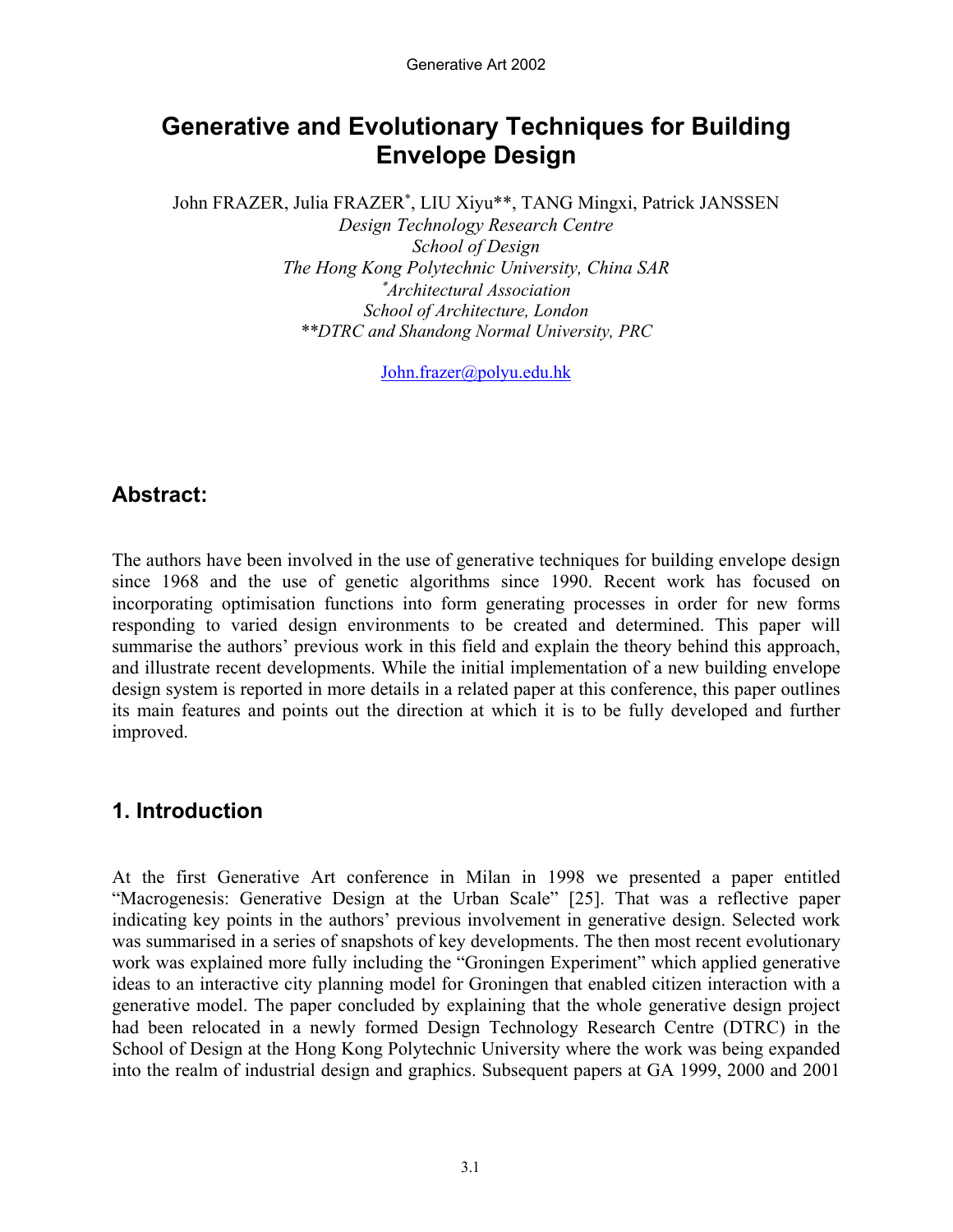presented work from the newly formed centre including [26, 27, 28, 29, 30, 31]. Five papers of recent work are to be presented by the DTRC researchers at GA 2002.

This paper serves as an introduction and overview and starts by restating the original premises of this research. In particular it introduces the generative and evolutionary techniques for building envelope design. One of the recent investigations is the integration of optimisation functions with the form generating processes in order for new forms responding to varied design environments to be created and determined through a series of complex mathematic transformations. In this new investigation, we combine a 3D solid modelling system kernel with a new partial ordering system based on an abstract optimisation technique derived from the theory of non-linear analysis. This approach provided great potential for the development of applications in which the construction and manipulation of complex 3D forms including 3D solid models are incorporated in a knowledge-based and automatic process of generative design. Whilst a related paper by [38] at this conference gives more information about the implementation of the system and the computational techniques employed, this paper presents our overall research in this area and highlights the theoretical issues that have to be addressed in order to develop an intelligent system for building envelope design.

## **2. Generative and Evolutionary Design**

Generative and Evolutionary Design involves using the virtual space of the computer in a manner analogous to evolutionary processes in nature. Whilst the techniques described can be achieved with relatively simple design problems such as yacht design, architectural problems still require computing power in excess of what is yet readily available and are thus only on the cusp of being realisable. This theory is elucidated fully in the author's book, "An Evolutionary Architecture" [1].

In an attempt to achieve in the built environment the symbiotic behaviour and metabolic balance that are characteristic of the natural environment, it proposed the evolutionary model of nature as the generating process for architectural form. The profligate prototyping and awesome creative power of natural evolution are emulated by generating virtual architectural models, which respond to changing environments. Successful developments are encouraged and evolved. Architecture is considered as a form of artificial life, subject, like the natural world, to principles of morphogenesis, genetic coding, replication and selection.

Architectural concepts are expressed as generative rules so that their evolution and development can be accelerated and tested by the use of computer models. Concepts are described in a genetic language that produces a code script of instructions for form-generation. Computer models are used to simulate the development of prototypical forms that are then evaluated on the basis of their performance in a simulated environment. Very large numbers of evolutionary steps can be generated in a short space of time and the emergent forms are often unexpected.

These techniques had previously been limited to easily quantified engineering problems. Only now is it becoming feasible to apply them to the complex problems associated with our built environment. To achieve this it is necessary to consider how structural form can be coded for the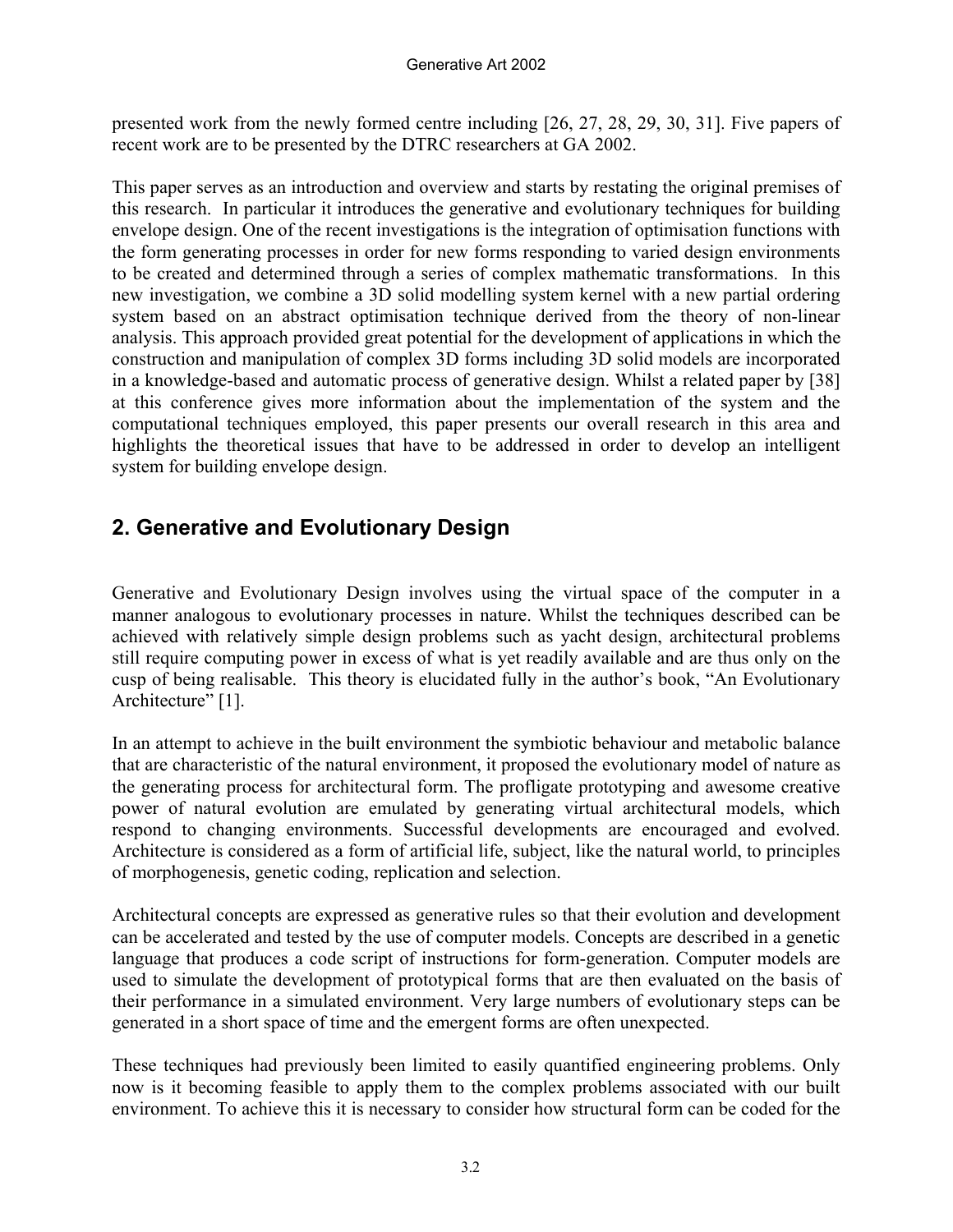utilisation of genetic algorithms, how ill-defined and conflicting criteria can be described, how these criteria operate for selection, and how the morphological and metabolic processes are adapted for the interaction of built form and its environment. Once these issues are resolved, the computer can be used not only as an aid to design in the usual sense, but also as an evolutionary accelerator and a generative force [2].

The evolutionary model requires that a design concept be described in a genetic code. The code is then mutated and developed in a computer program into a series of models in response to a simulated environment. The models are then evaluated in the simulated environment and the code of successful models is selected. The selected code is then used to reiterate the cycle until a particular stage of development is selected for prototyping in the real world.

In order to create a genetic description, it is first necessary to develop a design concept in a generative manner capable of being expressed in a variety of forms in response to different environments. This is a manner in which many designers already work in the sense that they have a personal set of strategies that they adapt to particular design circumstances. This strategy is often very pronounced and consistent to the point where a designer's work is instantly recognised.

### 3. **Flashbacks**

The 1998 paper then presented 6 flash backs starting by describing the start of this work in the late 60s with the beginnings of a search for an alternative design paradigm the Architectural Association in London in 1969. It was proposed that an increase in choice could be achieved by emulation of the processes of evolution and genetics, which produced diversity in nature. The project introduced the idea of genetically coded building descriptions and the idea of user interaction in the design process and subsequent reorganisation of the building in use. The genetic code of the building was manipulated in a primitive computer model. Later at Cambridge University access to computer power and software expertise allowed this concept to be turned into a working demonstration. [3, 4]

This research subsequently moved to the University of Ulster and then back to the Architectural Association in 1989. One example from this period is included here as a reference. In 1995 a dynamically evolving model for an exhibition in London and an Internet experiment was developed and implemented.

The model was organised by using a multiple hierarchical approach and a data structure which is recursively self similar. The simulated environment in which evaluation takes place was modelled in exactly the same terms as the evolving structures. The environment and the structure not only evolve in the same data space, but could co-evolve. Moreover competitive structures could also evolve in the same space. Environment in this case included user response and was modelled with virtual societies. The environment had a significant effect on the development of the concept using a genetic design language. Genetic algorithms were used to perform the selection and normal crossover and mutation were used to breed the populations.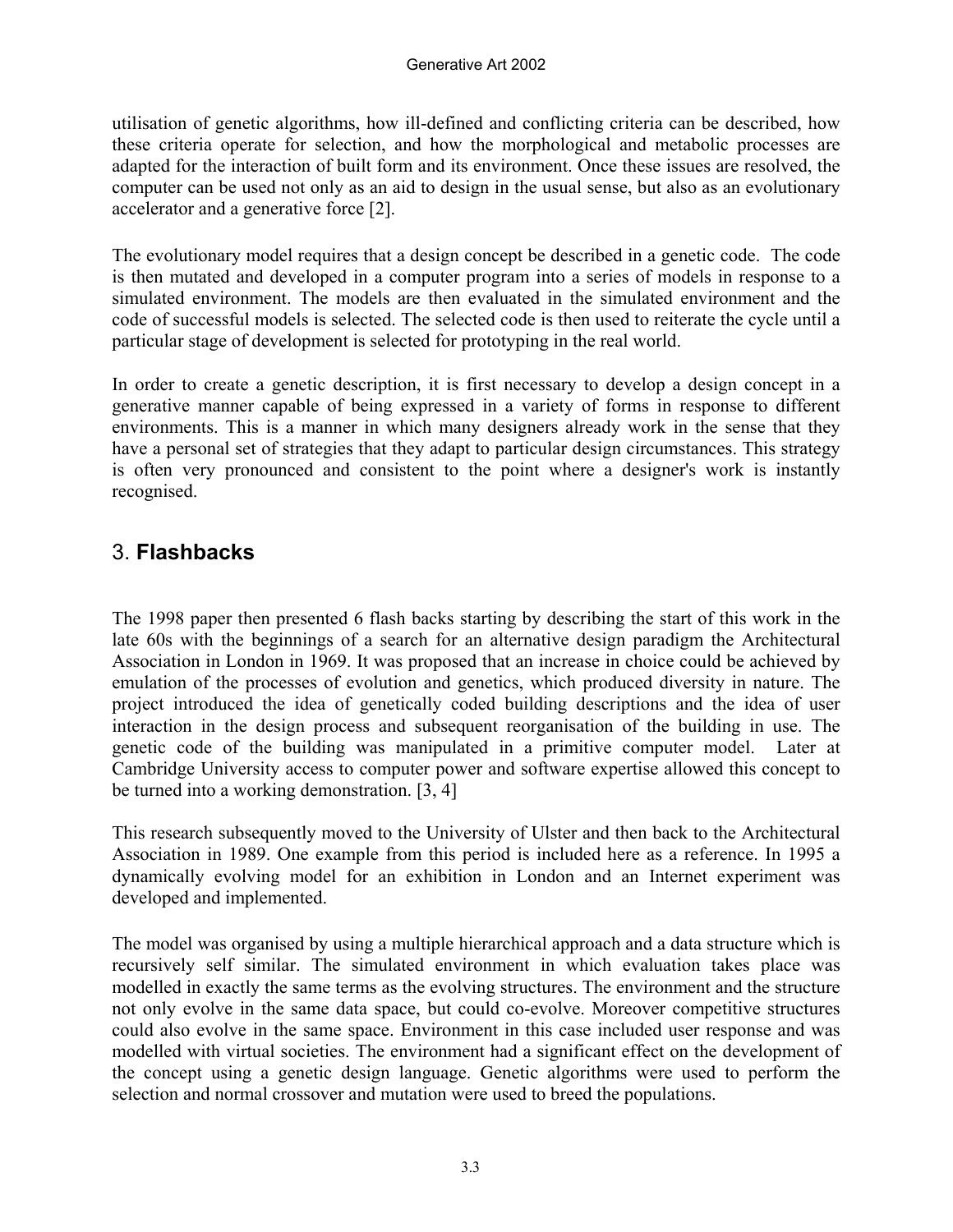The model consisted of an endless array of data points, which collectively constitute a data space. Each point in the data space was intelligent in the sense that it knew where it was and why it is there and it had a clear awareness of the spatial relationship of its neighbours. The laws of symmetry and symmetry breaking were used to control the development of the model from the genetic code. Information flow through the model took the form of logic fields. Externalisation of this data structure was process driven by modelling the process of form generation rather than the forms themselves.

The model was based on the sequential evolution of a family of cellular structures in an environment. Each cellular structure began development from a single cell inheriting genetic information from its ancestors and from a central gene pool. Each cell in a cellular structure contained the same chromosomes, which make up the genetic code. The cells divide and multiply based on the genetic code script and the environment with each new cell containing the same genetic information. The development process of each member of the family consists of three parts - cellular growth, materialisation and the genetic search landscape. A genetic algorithm is used to ensure that future generations of the model learn from the previous ones as well as provide for biodiversity during the evolutionary process.

The data structure of the model was based on a universal state space or isospatial model where each cell in the world has a maximum of 12 equidistant neighbours and can exist in one of 4096 states, the state of a cell being determined by the number and spatial arrangement of it's neighbours.

The local environment of a cell can thus be coded in a 12 bit binary string. The growth and development of the cellular structure is controlled by chromosomes.

Chromosomes are generated either by being sent in by any remote user, an active site or as a function of selection, crossover and mutation within cellular activity and are maintained in a main chromosomal pool. The physical environment determines which part of the main chromosome pool becomes dominant. The local environment of each cell then determines which part of the genetic code is switched on. The cell then multiplies and divides in accordance with that genetic code.

As cellular division takes place, unstable cells are generated. In the next generation this leftover material creates a space of exclusion within the cellular space. This space of exclusion interacts with the physical environment to create a materialisation of the model. Boundary layers are identified in the unstable cells as part of their state information and an optimised surface is generated to skin the structure. This material continues to exist throughout the evolution of the model and will initially affect the cellular growth of future generations.

The selection criteria in the model was not programmed but was an emergent property of the evolution of the model itself. A genetic search landscape was generated for each member graphically representing the evolving selection criteria within the model based on the relationship between the chromosomes, cellular structure and the environment over time. Form, or the logic of form, emerged as a result of travelling through this search space.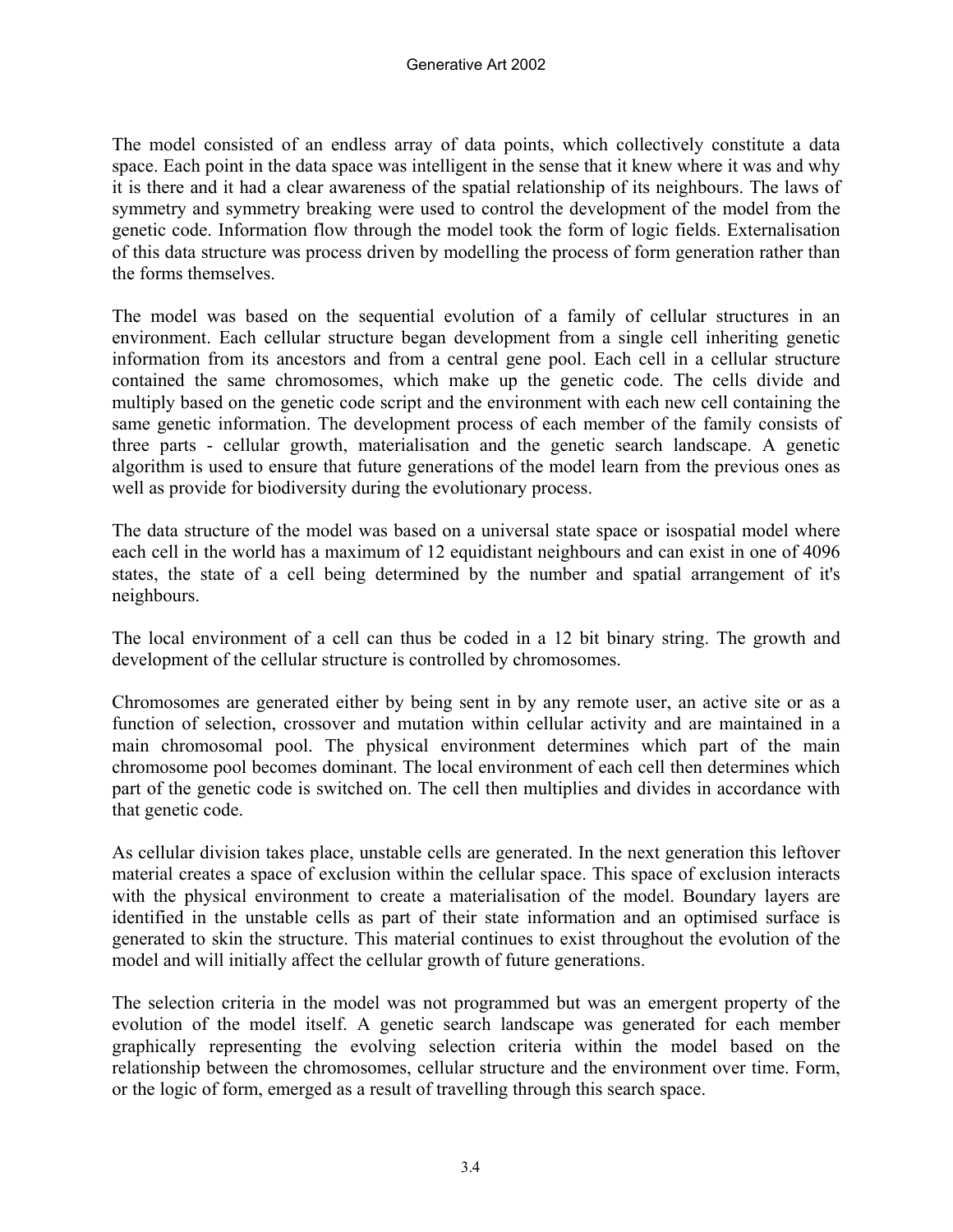Once chromosomal stability had been achieved, the parent cellular activity was terminated. The final cellular structure, the materialisation and the genetic search space are posted out. A daughter cellular activity is then initiated from a single cell. The fittest chromosomes from the parent generation are bred using selection, crossover and mutation and combined with the new list of dominant chromosomes from the main chromosome pool to form a new chromosomes set for the daughter generation. The development process is then repeated for the daughter generation [9, 10, 11]

In January 1995 we constructed An Evolutionary Architecture [12] exhibition for the Architectural Association Gallery in London. The centrepiece to the exhibition, The Interactivator [13, 14], was an evolving environment, which was planned to respond to both interaction from the exhibition visitors and the atmosphere in the exhibition space. Visitors were to interact by proposing genetic information, which would influence the evolution of the model. Sensors in the exhibition space also affected the evolution of the model with data on temperature, humidity, noise, smoke and so forth. We extended this concept to allow co-operation on the Internet in three ways: First, by using the Internet to allow virtual visitors to input genetic information to the model just like actual visitors. Second, by allowing the program of the model to be downloaded to remote sites so that it replicated itself and each replication took on a divergent evolutionary path, the results of which could also be fed back to the central model to contribute to the gene pool. And third, by allowing access to the exhibition and the book via a conventional Web site so that the context could be understood and the stages in the development of the evolving model could be observed.

Genetic techniques for design model inner logic, rather than external form, and the exhibition afforded a glimpse of a future architecture as yet evolving only in the imagination of a computer.

Virtual visitors could view the current state of the model and receive an explanation, or they could participate by providing genetic or environmental information. For real enthusiasts, copies of the software were available for downloading. Feedback from remote copies of the software also affected the source model.

In the first two weeks after the launch of the model it evolved four family members based on the chromosomes received and those bred internally, each member achieving chromosomal stability in about 120 generations. Though it is impossible to predict the nature of the model, or its evolving internal logic, there seems to be a pattern emerging towards its selective and hence, evolutionary process.

With the assistance of Ellipsis publishers the virtual version of the exhibition was launched on the Internet in January 1995 [15]. There are some successes and failures to record with this experiment. The central model convincingly demonstrated the principle of evolving a structure under the influence of both public participation and environmental information. But the rate of change was too slow to give any indication of how any individual was affecting it, and the feedback to the net was never properly implemented to show any development. Downloading the model to remote sites revealed all manner of technical problems which meant that biodiversified genetic material never found its way back to the central model. The Ellipsis site was labyrinthine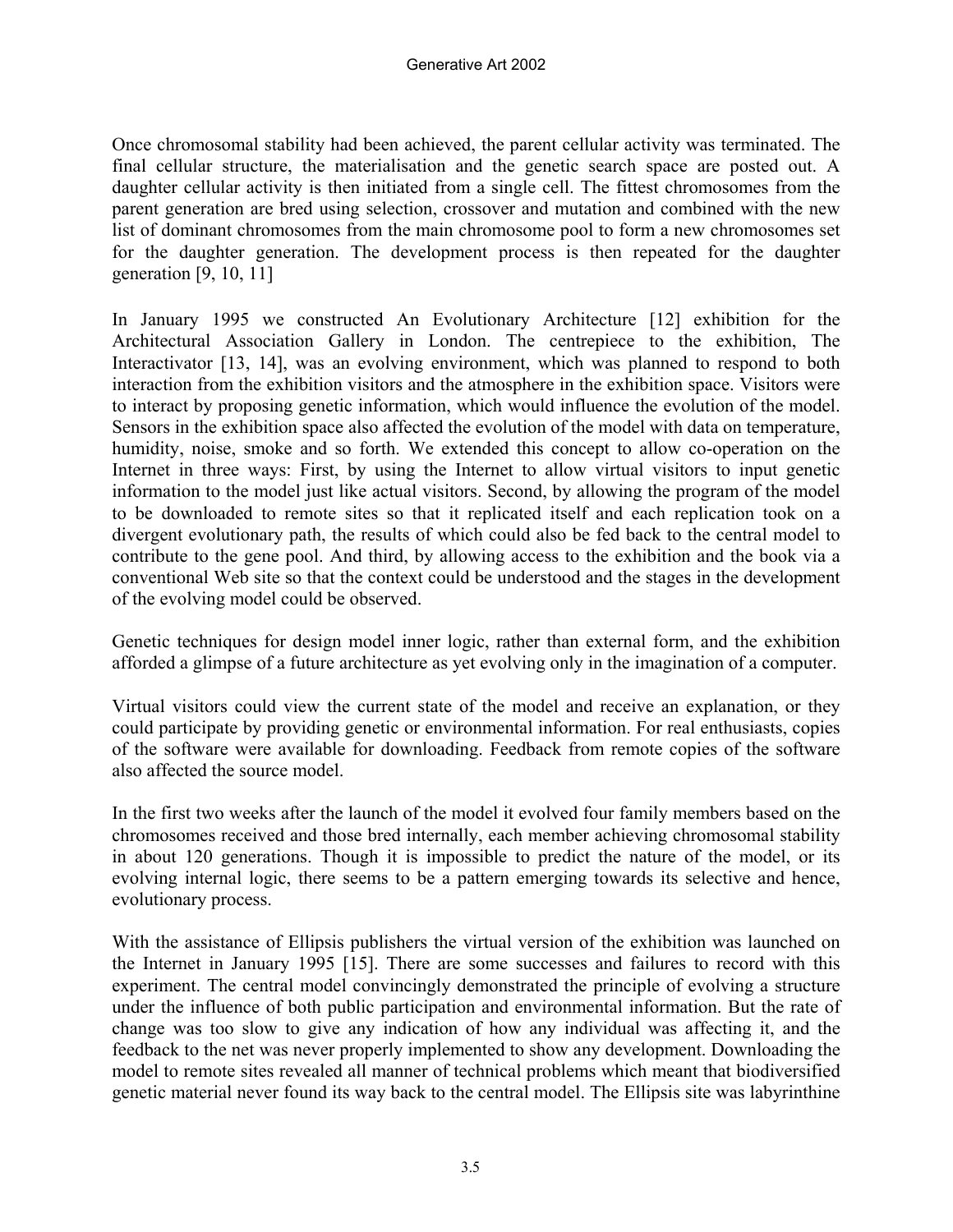which delighted many visitors but frustrated others who never found how to input genetic information. Overall the experiment attracted a great deal of comment, both on the net and in the press including a feature in Wired [16] and an article in Architectural Design [17]. The Web site enjoyed a large number of visitors.

The 1998 paper finally described an experimental co-operative model for the city of Groningen in northern Holland. It then speculated on how such techniques could be broadened and applied to the possible global co-operative evolution of cities.

We produced a generative computer model, which could mediate in scale, space and time. - In scale between the urban context and the fine grain of the housing typologies. - In space between the existing fabric of Groningen and specific dwelling units. - In time between the life style of the medieval core and the future desires of citizens of the next century.

The Evolutionary Model explained the transition from the past to the present and projected trajectories for future possibilities : A "what if" model for exploring futures and evaluating them.

More specifically we developed a model, which simulated the historical development of Groningen in a dynamic and predictive manner. We searched the local situation for local rules, which would generate self-determining emergent properties for the whole. We looked specifically at the way in which the implications of changing life styles and work patterns could be incorporated into the model. We developed a structure for the model, which was strategically modular (in the sense that say a tree is) without being geometrically constrained to modularity. We embodied all ideas for the housing typologies and the site organisation including environmental influences.

The model was designed using the techniques, which we had developed over the last few years. The structure of the model was new and specifically tailored to the scale and nature Groningen.

Central to the Groningen model was the idea that the computer program inhabits an environment, enters it, reads it, understands its developmental rules and history, grasps its topography, latitude and climate, models its society and economy - and then starts to solicit suggestions and make proposals for possible features.

The model becomes an inhabitant. It maintains a discourse with other, human inhabitants and tries to understand and interpret their desires, aspirations, urges, expectations, and reactions to their existing environment and projected future environments. On the basis of this interaction with the actual inhabitants, the virtual Inhabitor patiently modifies its criteria for evolutionary development and selection, endlessly repeating the process of refining and modelling prototypical futures. As it does so, it occasionally produces experimental genetic mutations or amplifies variety.

The working prototype was demonstrated in Groningen and then in London in June 1996. It was subsequently exhibited at the Architectural Association in July [19]. An interactive map with video input of modelling blocks provided an easy interface to the system. The demonstrations were very favourably received and many valuable comments were recorded. The intention now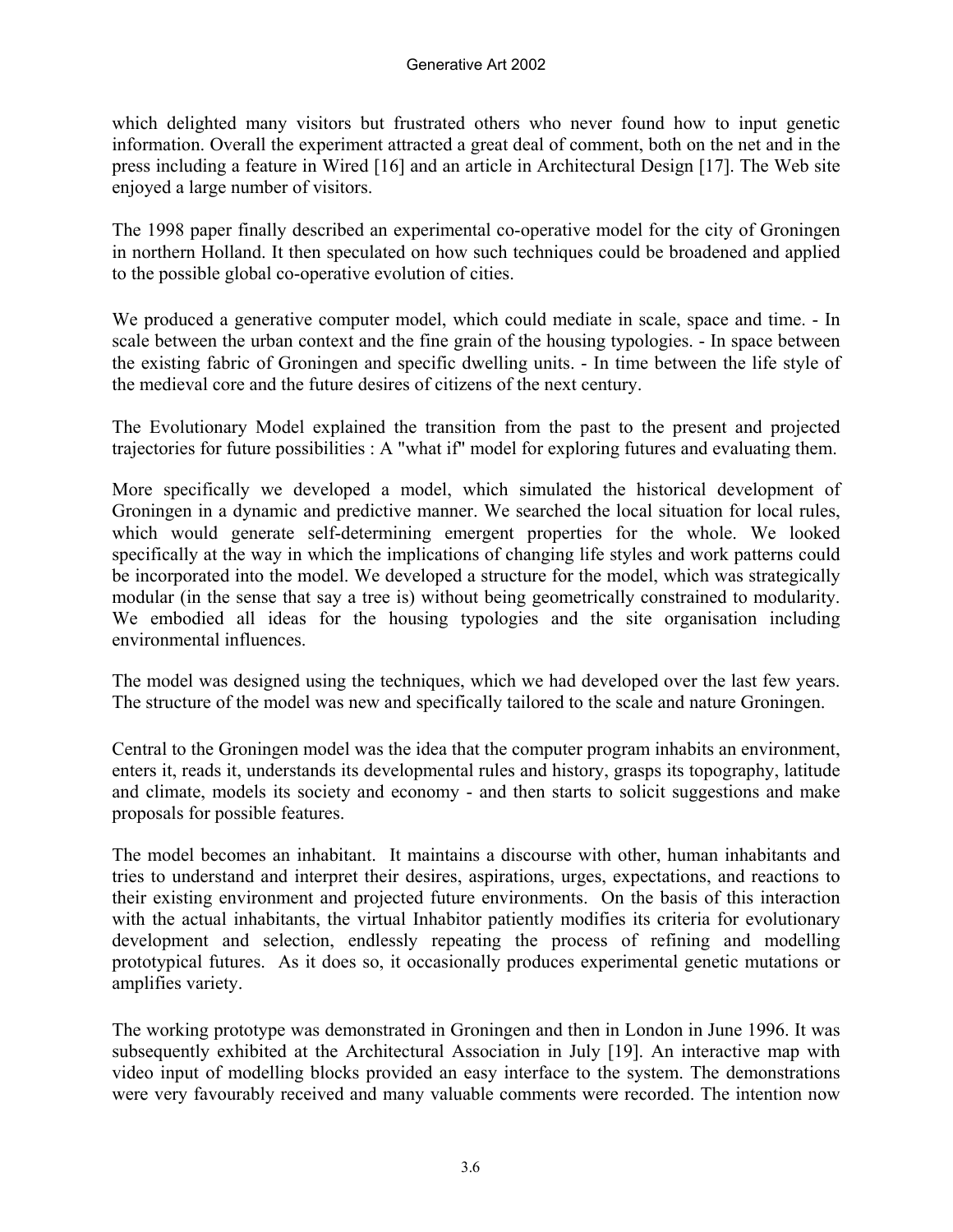is to seek further funding for a robust demonstrator system which can be used to test the system with the inhabitants of Groningen. Holland is a café oriented society. The intention is to provide interactive systems in some of the many cafés of the city [20,21,22, 23].

To paraphrase Stafford Beer "The public is conceived as a system, a model of which is contained in the computer. The public supplies minimal information, which the computer then synthesises in the model. This amplifies variety as required to help the public and attenuates variety to help the manager - thereby meeting the requirement of the law of requisite variety for each of them".

Interaction with the Inhabitor is achieved via the Enabler, which has connections to an interactive map (input desire lines etc) and an active output model.

We feel that this experiment went some way to realise, through the medium of modern digital technology, the preoccupation of Patrick Geddes that the ordinary citizen should have a vision and a comprehension of the possibilities of his own city. This experiment addresses the need for and value of "citizen participation" in town planning. It also demonstrates the need for a Civic Exhibition and a permanent centre for Civic Studies in every town - an "Outlook Tower". We are proposing that the cafes of Groningen should be the Outlook Towers of the future.

## **4. Post 1996 – Developments in Hong Kong**

Generative and evolutionary design techniques are at the centre of the systems and environments being developed by the authors at the Design Technology Research Centre in the School of Design of the Hong Kong Polytechnic University. The DTRC was established in 1996 by Professor John Frazer and was formally validated by the Hong Kong Polytechnic University in 2000. A new and generic computational model of the design and making process consisting of a unified data structure of space, information and knowledge, an alternative computer enhanced design process, and an environment of design that relocates the user, the designer and the tool. A wide range of topics in this area have been investigated in order to define the primitives, rules, constraints, evaluation criteria and environments in order to make the best use of generative and evolutionary computational techniques including mainly genetic algorithms, neural networks, and machine learning techniques.

In order to develop a unified data structure of space, information and knowledge for intelligent design support, in an extension to conceptual seeding, we have further developed the representational schemes, which we call rudiments and formatives. In our new application domain of product design, a rudiment defines a set of the functional component classes with related design knowledge about their geometric and feature attributes. Rudiments are defined in the context of an evolving environment is which they may have the potential of being selected and further developed. And in particular they must be combined or structured in such a way in which genetic algorithms or other form of generative programming can be used to derive a new data structure we termed the formative. A formative encapsulates rudiments with their relationships in a meaningful design process, as well as the product configuration rules to be used during further design development stage. A rudiment is static in the sense that it is built in advance, whilst a formative is dynamic because it requires user's interaction to formulate a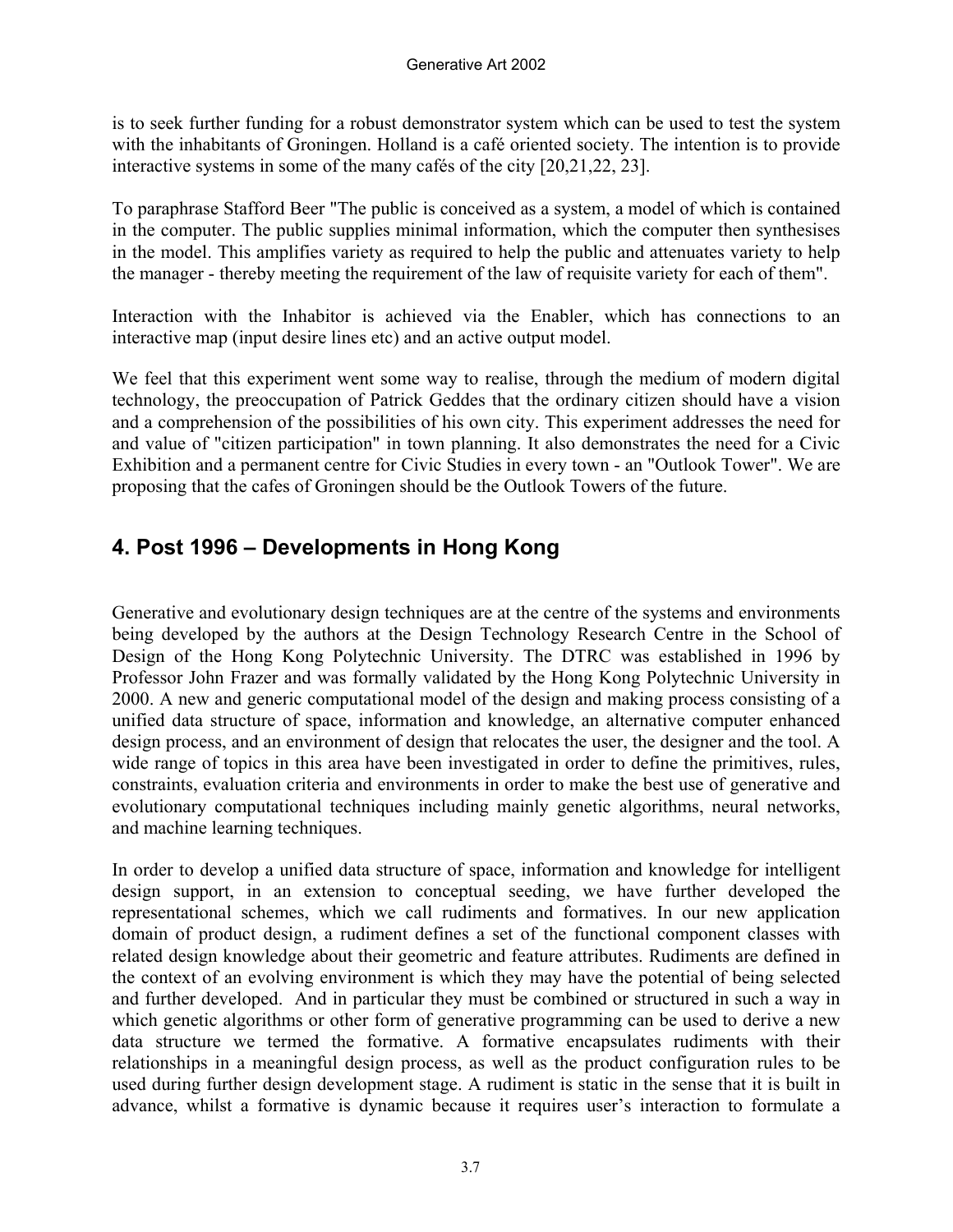design problem space, which is loosely constrained by the instantiation of rudiments. This design problem space defines geometric as well as aesthetic and ergonomic constraints, which can be subsequently explored by genetic algorithms through a product component hierarchy. Design knowledge such as the strategies of Design for Manufacturability (DFM) can be encoded into the generative product design support system as rudiment definitions or selection criteria. A recently completed PhD thesis successfully demonstrated the feasibility of rudiments and formatives in the application of abstractive mobile phone shape design [34].

The second system that has been developed [36] deals with the complexity and collaborative nature of design in the context of using generative and evolutionary techniques in design in a generic manner in order to provide a system for exploring the complexity of design problems through a hierarchical representation of evolving elements and evolving mechanisms. This system attempts to develop a computational framework that supports design exploration at different levels of abstractions that are hierarchically represented and processed. A hierarchical evolutionary framework has been implemented, which consists of networked elements evolving and interacting with others according to their "evolutionary mechanisms". Each network element can be evolved to become next element down in the hierarchy with the evolutionary mechanism associated with it. When applying this hierarchical evolutionary framework to a design problem, the hierarchical network represents the whole design task or process whilst each element in the network represents an evolving sub-solution to the whole problem at a specific abstract level. Users and designers can interactively manipulate design objects at different levels. Genetic algorithms and cellular automata are used as the main evolutionary mechanisms that can be linked to any element in the hierarchy. This framework is currently being explored with experiments in both 2D and 3D design. In particular, it is being used to develop a system supporting Chinese font design, in which domain, the design of each stoke in a Chinese character, and the design of a coherent character with aesthetic and spatial integrity may be represented or processed in a hierarchical framework..

The third system is based on an alternative approach to the design of buildings. In this approach, the development of generative and evolutionary system in building design consists of three parts: (1) a method of designing that relies on an evolutionary software environment, (2) a computational strategy that describes how the evolutionary software environment might be implemented, and (3) a software development kit that provides software components that can be assembled to create customised evolutionary design environments.

In this system, the proposed design method splits the process of designing a building into two tasks. These two tasks are liked to each other via an entity referred to as a design schema. The first design task is to define the design schema. The use of a schema is a common tactic in design. In most cases, a design is not a one-off, but is instead one of a family of designs. This family of designs might be represented by a design schema that encompasses the variations within the family. The design schema is an idea that encapsulates the identifiable and recognisable character of the designs. The second design task is to instantiate a particular design form the schema using the evolutionary software environment. The proposed method therefore relies on a software environment for design that combines the design schema tactic with the use of evolutionary algorithms. Evolutionary algorithms are loosely based on the neo-Darwinian model of evolution through natural selection. Such algorithms consist of a cyclical process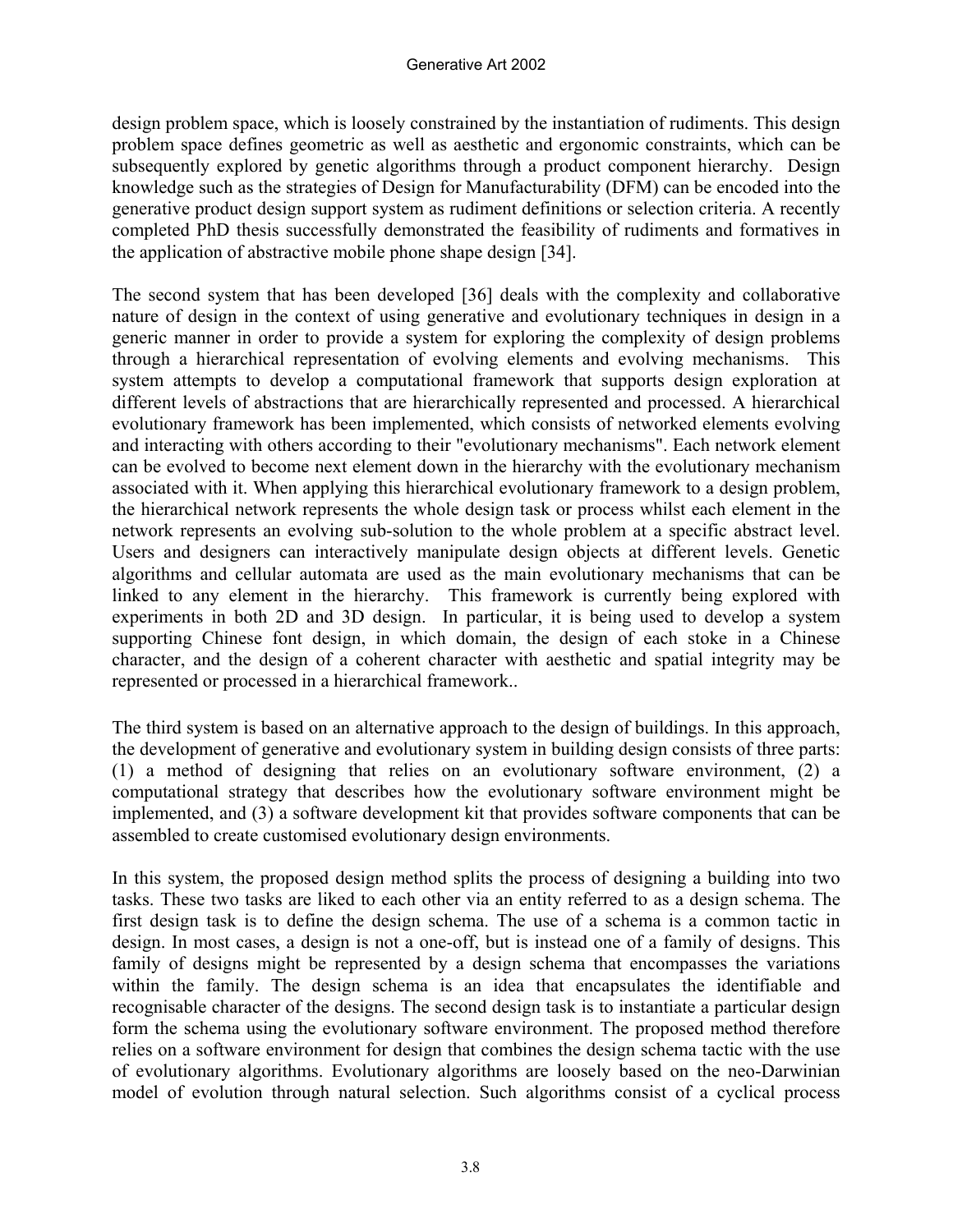whereby whole populations of individuals are continuously being generated and manipulated in order to ensure that members of the population gradually evolve and adapt [32].

Other systems developed by the DTRC included a tree representation scheme with which genetic algorithms manipulate directly on tree, and to switch nodes in the tree in crossover and mutation to explore alternative and unexpected design solutions involving 3D products of more than one component [33, 35]. Other research projects in the DTRC are also exploring the possibility of using rudiments and formatives to develop systems for design for environment focusing on the embodiment of green product design [37]. All these projects are centred at the development of a taxonomy of generic forms by adopting methods of morphogenesis in the natural sciences. Using these methods a collection of industrial artefacts can be obtained to establish a taxonomy of form and to construct physical models showing morphogenetic processes, and then to develop virtual models that can be integrated in computer based design support systems.

## **5. Building Envelope Design System**

This paper ends by introducing our latest work on the application of generative and evolutionary techniques for building envelope design.

The creation and exploration of unpredictable and non-repeatable forms with certain ways of controlling their abstractive nature are difficult tasks, especially when the outcomes of the system are not just images but solid models. Most existing CAD systems require detailed geometric specification through sketching and transformational methods in order to generate 3D forms. This presents serious limitations to the generative and creative capability of computer based design support systems. These limitations motivated the development of the new approach to architectural envelope design introduced in this paper. In this approach we combine mathematical functions with 3D solid modelling transformation methods to create abstract but novel forms.

Several difficult issues must be tackled before such a system can be practically used to support building envelope design.

- Computational techniques for creating and improving design alternatives in a goal directed manner,
- Creation and exploration of complex forms from basic but intelligent elements representing and stimulating the process of generating novel design concepts,
- Linear and non-linear algorithms for modifying abstract forms to obtain complex forms through spatial or conceptual transformations, and
- Visualisation and animation of the forms generated in a format compatible with main CAAD or CAID tools and environments.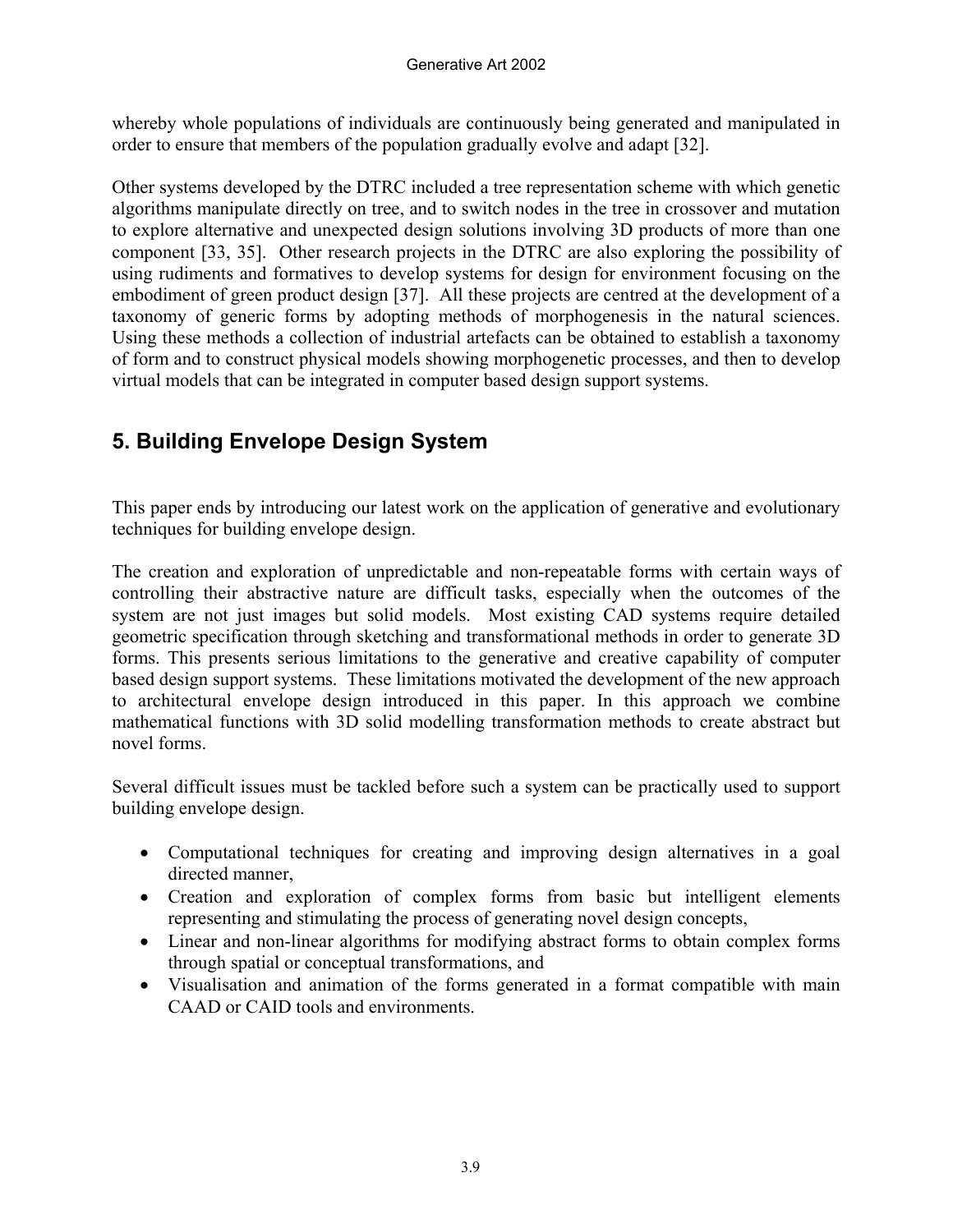#### Generative Art 2002



Figure 1. Forms generated by Building Envelope Design System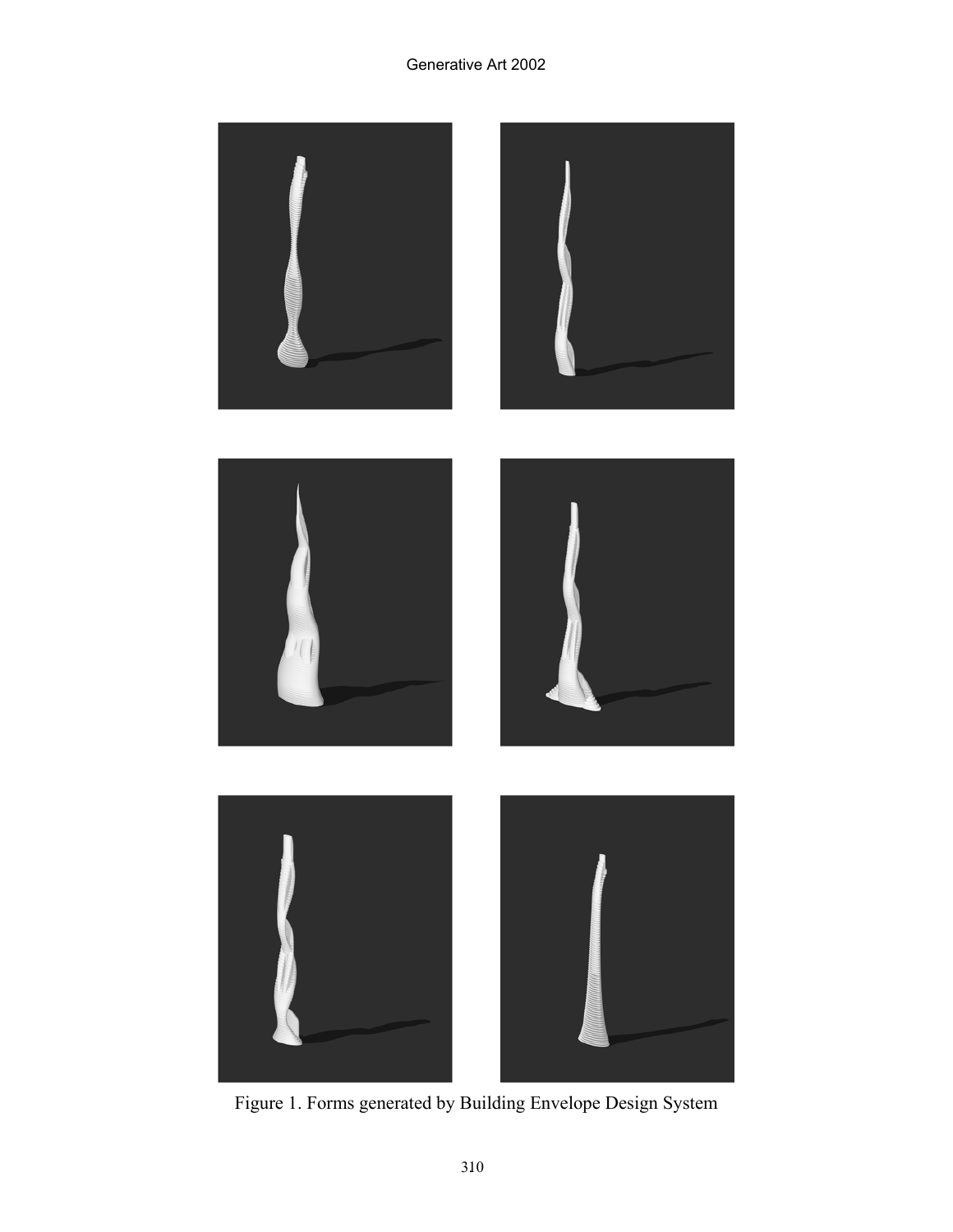

Figure 2. An example of a building envelope generated by the system.



Figure 3. Generative nodes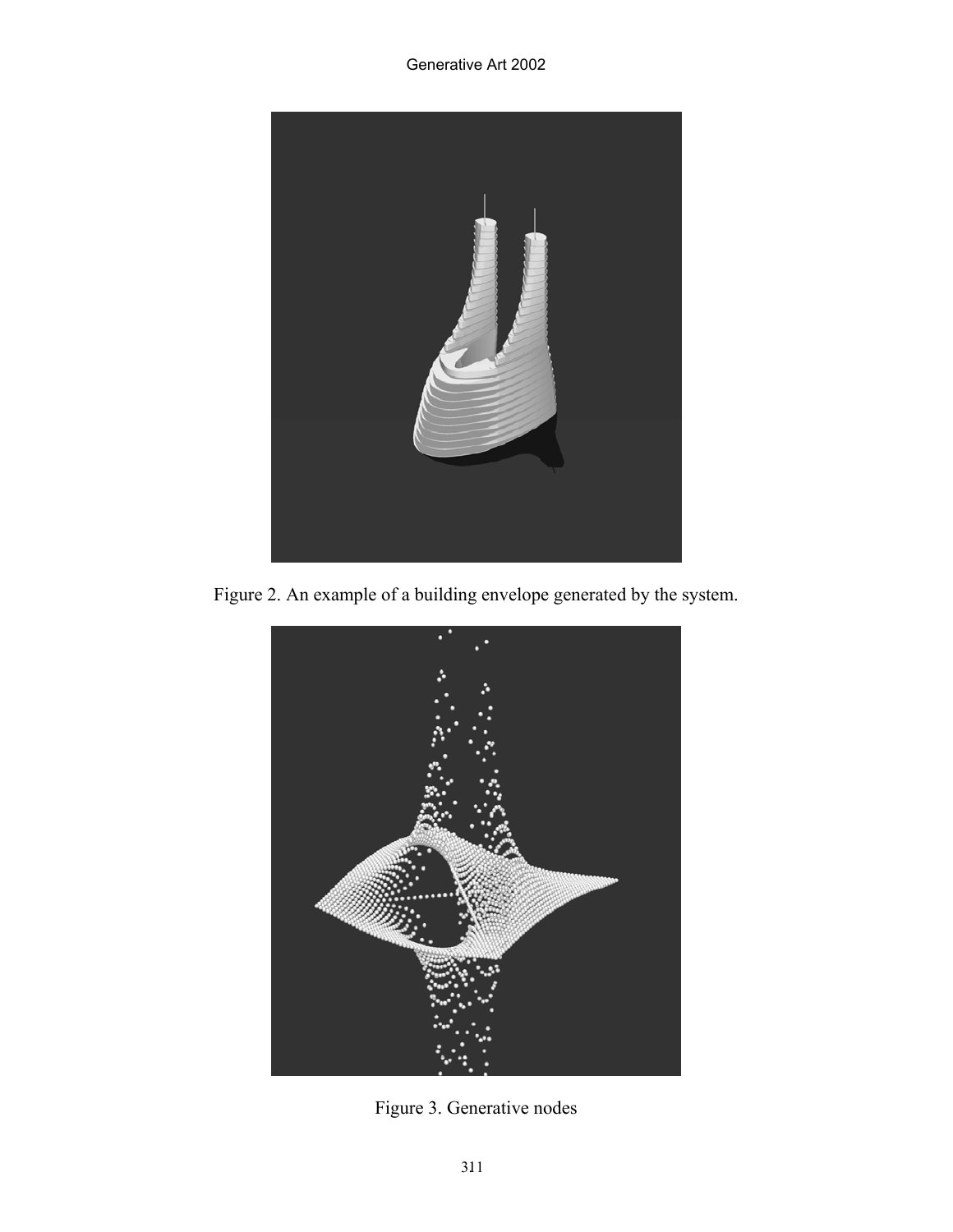Our particular concern is the formulation of computational complex form creation process with various generative processes in which genetic algorithms or other automatic computing methods such as partial ordering can be used to increase the novelty and creativity of the system. We decided to develop our system based on 3D solid modelling techniques enhanced with complex mathematic functions. The system kernel is compatible with object-oriented technology and 3D solid modelling and surface modelling standards. The images and rapid prototyping models generated using our system are otherwise impossible to generate by normal CAAD systems, without integrating generative and evolutionary computation techniques with 3D solid modelling techniques.

While the technical and implementation details of this system are described in a related paper by [38], the significant features of this system in relation to our past research and future direction for developing an intelligent system for building envelope design are highlighted here.

ACIS 3D Solid modelling kernel is the core used by major CAD systems including  $ProEneiner^{\pi}$  and SolidWorks<sup> $\pi$ </sup>. With its numerous geometric manipulation and transformation methods for solids and surfaces, it is relatively easy to derive object oriented class definitions for creating architectural envelope models.

In the initial implementation of our building envelope design system, we have built an object library [38] containing 47 object classes derived from basic ACIS 3D solid or wire-frame models. Among these, 17 of them are form (complex solids, surfaces and wire-frames) creation classes whilst others perform transformation, interaction with users, or linking the form creation process with a genetic algorithm. With this domain independent object library, it is easy to develop new and domain specific architectural envelope models. For example, an instance or a number of alternative instances of a solid tower model can be created using an object definition in the library by specifying two mathematical functions, i.e., the centre line and the outline. This object definition can be easily extended to include outer surface profiles or interior details such as colours or textual mapping for the development of more domain specific features. In this library, surface representation (or boundary representation) and constructive solid geometry (CSG) are combined.

We also enhanced a commonly used solid representation called spatial partitioning in order to apply mathematical expressions to the form creation process. This is done by decomposing a complex solid (such as an architectural envelope) into a collection of smaller, adjoining, nonintersecting solids (floors or rooms) that are at a lower primitive level than the original solid (the whole structure of the envelope). A number of variations are used in the decomposition process. These included: cell decomposition, spatial-occupancy enumeration, octrees, and binary spacepartitioning trees.

A tower, for example, is generated from many cells and layers. Once the centre line and outline are specified mathematically with a symbolic representation. Dividing the tower into cells and layers is then automatically handled by the system in a way similar to identifying the grids in a finite element analysis system, giving a few control parameters such as number of cells and layers. The interior details or the materials of the textual can be applied to different layers or cells. Once the model is complete, all the individual cells and layers are untied to form a single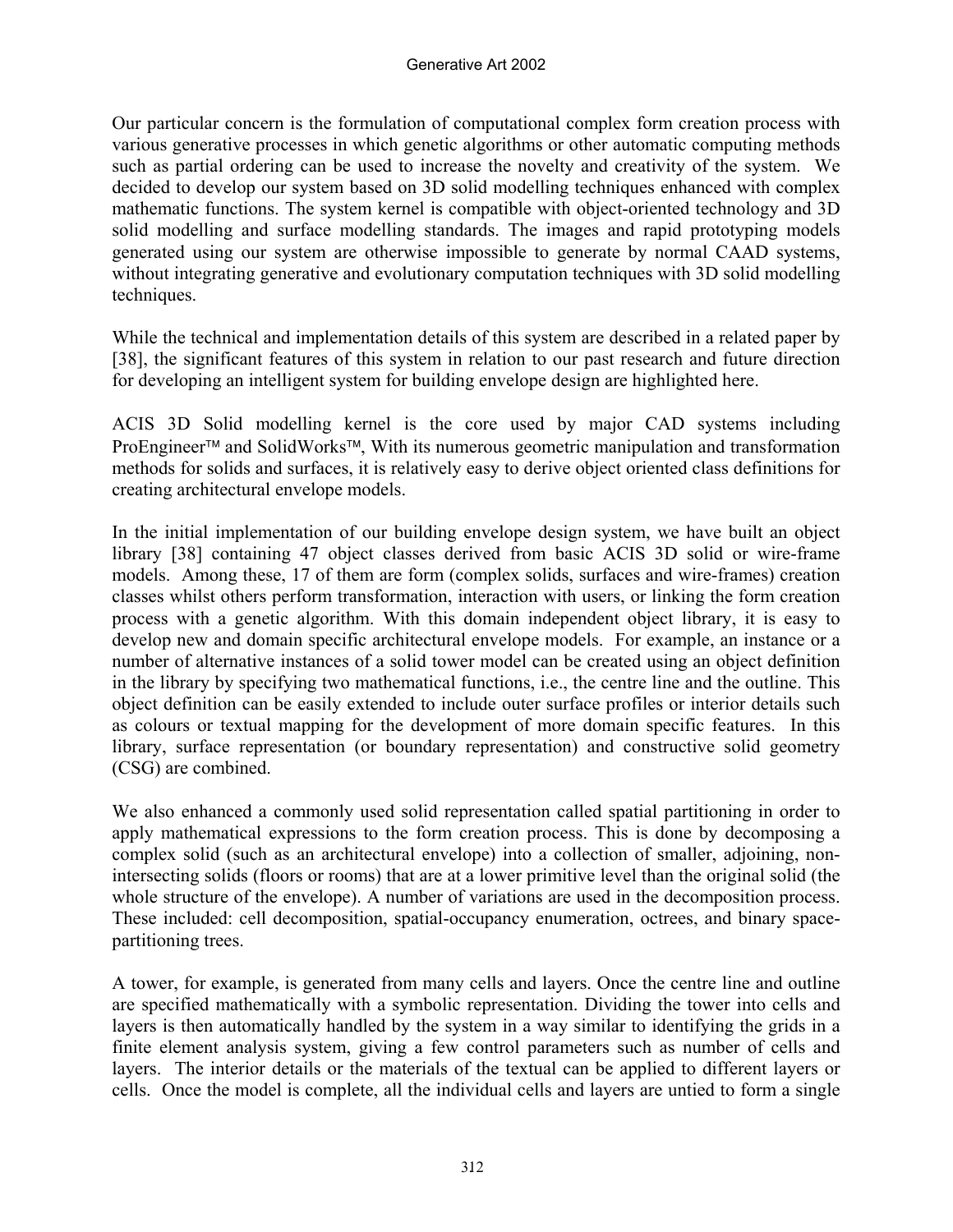object, which can then be exported to other CAAD systems for further analysis and modifications. Additional functions and operations we termed mollifying operations are provided by our system to make sure the smooth transition from cells and layers to a united 3D solid model without discontinuity. Before the operation of uniting, any cell or layer in a completed model can be substituted with another model containing more detailed structure but with the same size and shape. After the uniting operation, a model can be used as a cell or a layer to generate more and more complex forms. The recursive transition of a cell or a layer to a model makes it possible to generate very complex forms with same mathematical centre lines and outlines.

In our system, we introduced a new version of genetic algorithm to enhance its generative capability. This is achieved by extending the classical powerful computational techniques based on modern non-linear analysis theory to the natural selection methods for optimisation of GA. This new version of genetic algorithm used the idea of partial ordering in topological spaces. A Zorn Lemma type of iterative procedure is introduced in the genetic algorithm to partially overcome the difficulty in implementing effective natural selection in the evolutionary process. Zorn Lemma is a basic result in partial ordering theory. It is a derivation of a set axiom. This lemma ensures that a maximal point in a certain subset can be obtained provided that it is totally ordered. Based on this lemma, we defined a multi-objective evaluation method, and accordingly, the fitness functions in the genetic algorithms must calculate appropriate information about the individuals, and then use this information to calculate how well each individual satisfies their particular criteria. The total fitness function is a map from each individual to a point in the highdimensional Euclidean space with or without linear structures. In this space, partial ordering is an effective method to represent relations of points. The definitions and proposition of this theory are described and proved in [38].

Considering the complexity of real architectural envelope design with abstract or specific requirement specifications involving potentially large numbers of variables and constraints, the design problem space will be ambiguous and incomplete, and may never be explicitly quantified at a level comprehensible for the users. The partial ordering theory offers a way for introducing automatic natural selection into the otherwise more open-looped artificial selection process of genetic algorithms, such as those employed and reported in [31, 33, 34, 35]. However, this part of the work is still in the early stage as we write this paper. The issue will be thoroughly investigated in our next step since there is a great potential for the application of these ideas in an architectural context, but so far we have been unable to comprehensively demonstrate the value of this approach with convincing examples. However, it has been clearly demonstrated that our system implemented so far is able to provide powerful generic support for testing novel ideas in a domain specific context with complex forms of astonishing degree. It is obvious that even with the application of our system with simplified examples in architectural envelope design, computing power is being challenged and more intelligent software is needed for creating unexpected sophistication of beautiful architectural forms competitive to those created by human architects.

Whilst our system focuses on generating 3D solids and wire-frames compatible with main stream CAD systems such as MicroStation<sup>™</sup> for architectural design or ProEngineer<sup>™</sup> for product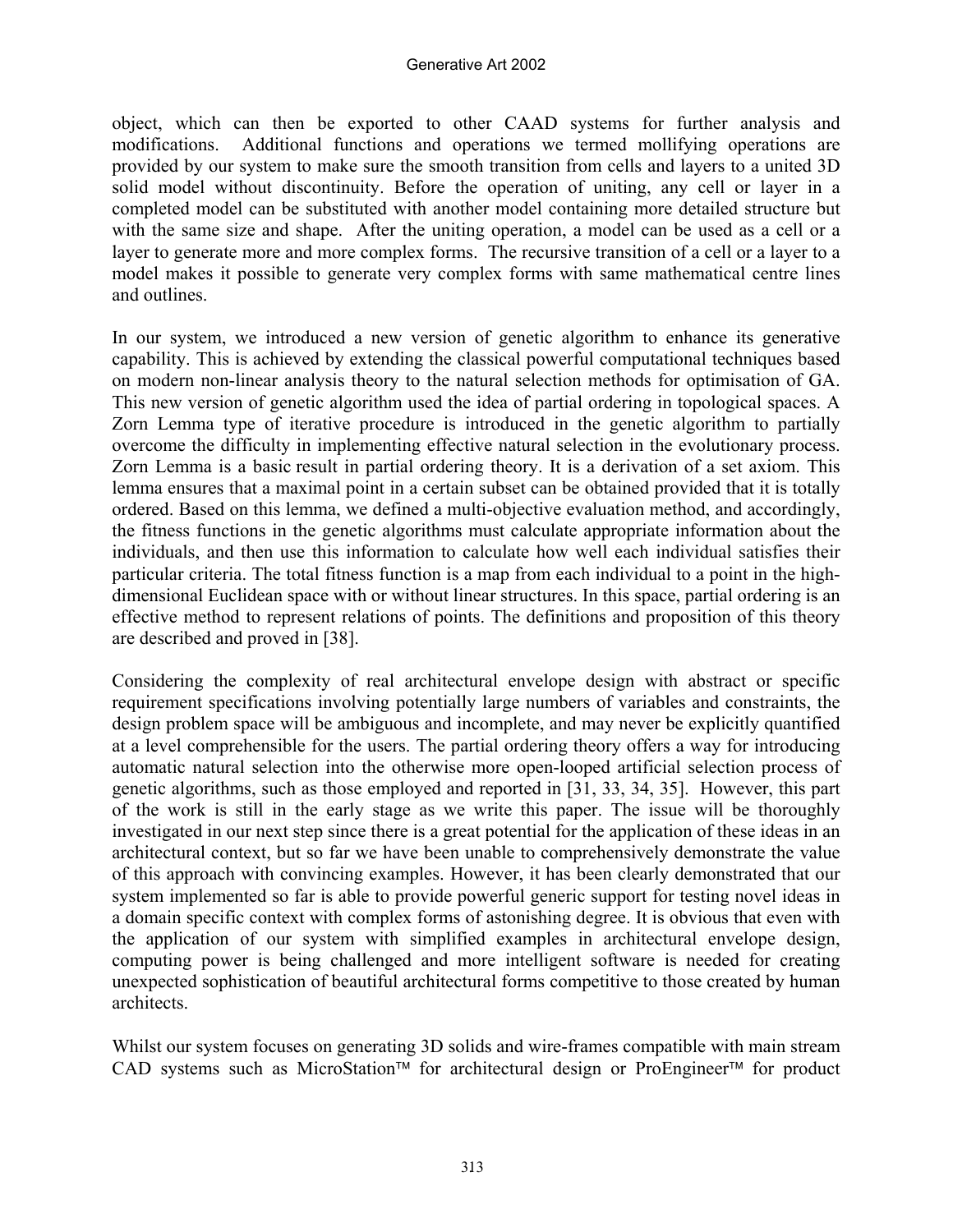design or product design, additional rendering and lighting effects can be achieved by converting SAT files of ACIS kernel into other formats including rapid prototyping format (STL).

## **6. Conclusions**

The integration of mathematical function within a 3D solid modelling kernel as the basis of a form generating system, the application of a partial ordering theory combined with natural selection criteria of genetic algorithms in a complex topological space, and the enhanced geometric transformation and repairing operations on complex solid and surface models are the key components of a building envelope design system that has already been implemented. Early testing of the system has shown some interesting and promising results.

Six years on, in the Design Technology Research Centre (DTRC), we are now in a position to develop a full-scale application for architectural envelope design, and indeed for product design as well, with the capability of generating complex and evolving forms that are otherwise hard or impossible to create and manipulate. With the exciting real design and development in Yunnan province in mainland China where potentially over a hundred cities and towns are to be redesigned on the balance of modernisation and preservation of ethnic minority culture and concerns for environmental and ecological protection, we expect to integrate generative exploration and constrained optimisation in large scale applications for which we can use our Global Virtual Design Studio for visualisation and evaluation of architectural envelope design concepts in a more interactive and collaborative manner. Our collaboration with Yunnan Development Centre will provide a unique opportunity for us to further develop and test the system described in this paper and a related paper [38].

Next, we will look at solar geometry or more general environmental concerns to formulate a multi-objective design problem based on partial ordering theory in a more domain dependent context. In the meantime, our other research projects in the DTRC on the taxonomy of generic forms based on morphogenesis, extension to rudiments and formatives in product design applications, and the development of a designer's workstation of the future, will provide further insight on how intelligent design tools can be developed to support designers, based on the principle of generative and evolutionary strategy, computer enhanced process, user centred interfaces, and integrated computational algorithms.

### **Acknowledgements**

Our research projects on generative and evolutionary design are funded by a serious of Competitive and Ear-marked Research Grants (CERG) from Hong Kong Research Grant Council (HKRGC, Reference No. BQ271, BQ420 and BQ630), as well as PhD projects funded by the Hong Kong Polytechnic University.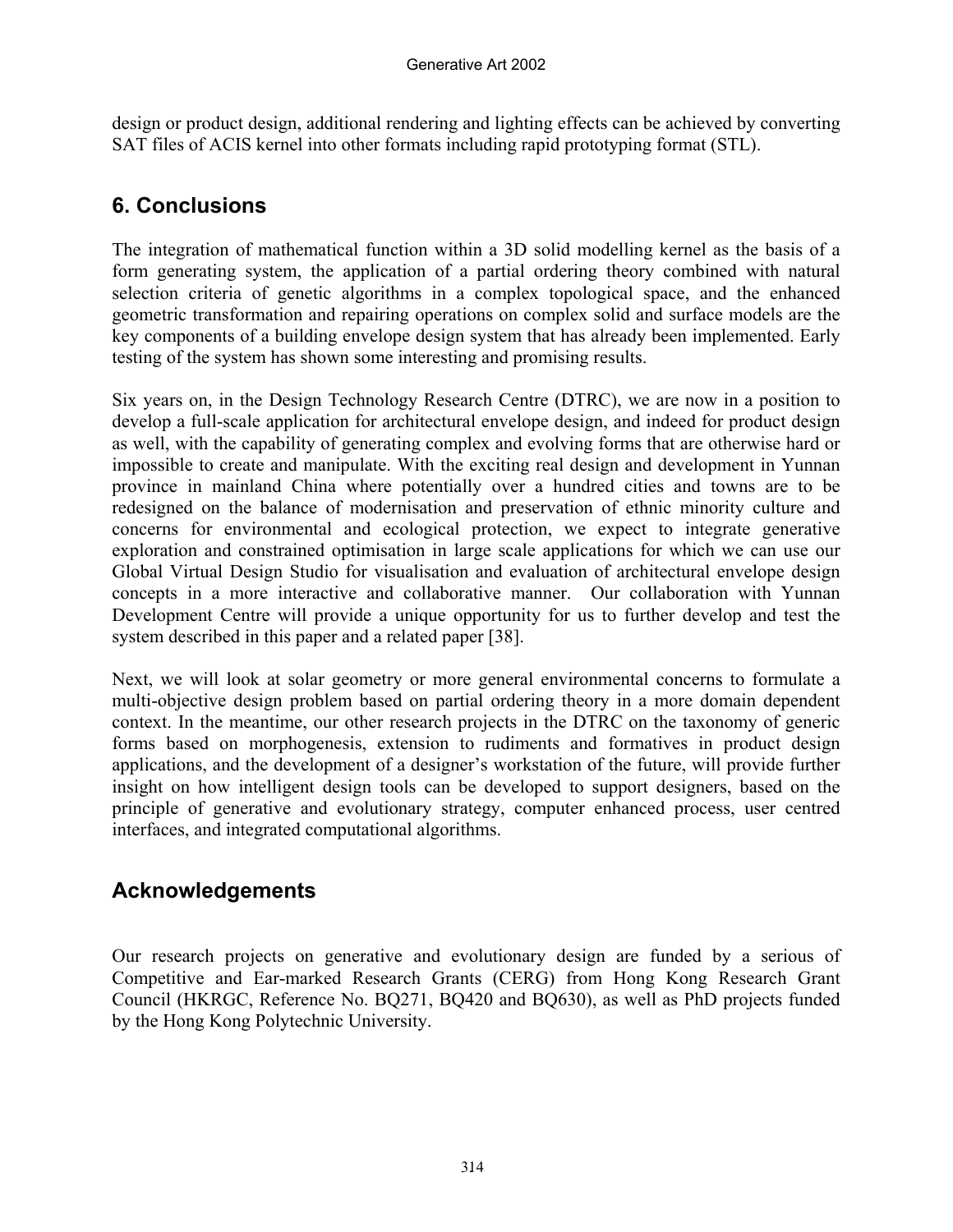#### **References**

- 1. Frazer, J.H., "An Evolutionary Architecture", Architectural Association Publications, London, 1995.
- 2. Frazer, J.H., "The Paradoxical Image of the Virtual World: Towards a New Theory of Spaces and Places" (In Japanese) Ten Plus One,  $10 + 1$ , No. 6, Japan, 1996, pp 100-103.
- 3. Frazer, J.H. and Connor, J.M., "A Conceptual Seeding Technique for Architectural Design". PArC79, proceedings of International Conference on the Application of Computers in Architectural Design, Berlin, Online Conferences with AMK, 1979, pp.425-34
- 4. Frazer, J.H. and Frazer, J.M., "The Evolutionary Model of Design" in Approaches to Computer Aided Architectural Composition, Technical University of Bialystok, 1996, pp. 105-117.
- 9. Frazer, J.H., (1992), "Data Structures for Rule-Based and Genetic Design" in Kunii, T.L.(ed.) Visual Computing - Integrating Computer Graphics with Computer Vision Springer-Verlag, Tokyo, pp. 731-44.
- 10 Graham, P.C., "Evolutionary and Rule-Based Techniques in Computer-Aided Design", Doctorate Thesis, University of Ulster, 1995.
- 11. Graham, P.C., Frazer, J.H., Hull, M.C., "The Application of Genetic Algorithms to Design Problems with Ill-defined or Conflicting Criteria", in Glanville, R. and de Zeeuw, G.,(eds) Proceedings of Conference on Values and (In)Variants, Amsterdam, 1993, pp 61-75.
- 12. [http://www.ellipsis/evolutionary/evolutionary.html#top](http://www.ellipsis/evolutionary/evolutionary.html)
- 13. Frazer, J.H., Graham P.C., Rastogi M., "Biodiversity in Design via Internet", Proceedings of Conference Digital Creativity, Brighton, April, 1995, pp97-106.
- 14. Frazer, J.H., Rastogi, M., Graham, P., "The Interactivator", Architectural Design, Architects in Cyberspace, 1995, pp. 80-81.
- 15. [http://www.ellipsis/evolutionary/interactivator.html#top](http://www.ellipsis/evolutionary/intenactivator.html)
- 16. Kunzru, Hari and Search, Jess, "Architects of Change", Wired, 1995, pp 68-71, July/Aug
- 17. Frazer, J.H., "Architectural Experiments in Cyberspace", Architectural Design, 1995, pp 78-79,
- 18. Schmitt, M., "Exploring New Urban Strategies" Workshop in the Opening the Envelope Series, , Groningen, 1995.
- 19. Frazer, J.H., "The Groningen Experiment", Projects Review, Architectural Association Publications, London, 1996, pp. 108-111.
- 20. Frazer, J.H., "Action and Observation: The Groningen Experiment", Abstracts of papers for Problems of Action and Observation Conference, Amsterdam, April 1997, pp. 14-16.
- 21. Frazer, J.H., 1997 "The Groningen Experiment" Global Co-operation in the Electronic Evolution of Cities, CAADRIA '97, Proceedings of the Second Conference on Computer Aided Architectural Design Research in Asia, April 1997, pp. 345-353
- 22. Frazer, J. H., "Le Experimento Groningen" (The Groningen Experiment) (Trans. Spanish and English) Las ciudas inasibles, Fissuras 5, Madrid, December 1997, pp. 88-106.
- 23. Frazer J. H and Frazer, Julia, "The Groningen Experiment: Architecture as an Artificial life form – Materialisation Phase II", Architects in Cyberspace II, Architectural Design, Vol 68, No 11/12 Nov-Dec 1998, pp8-11